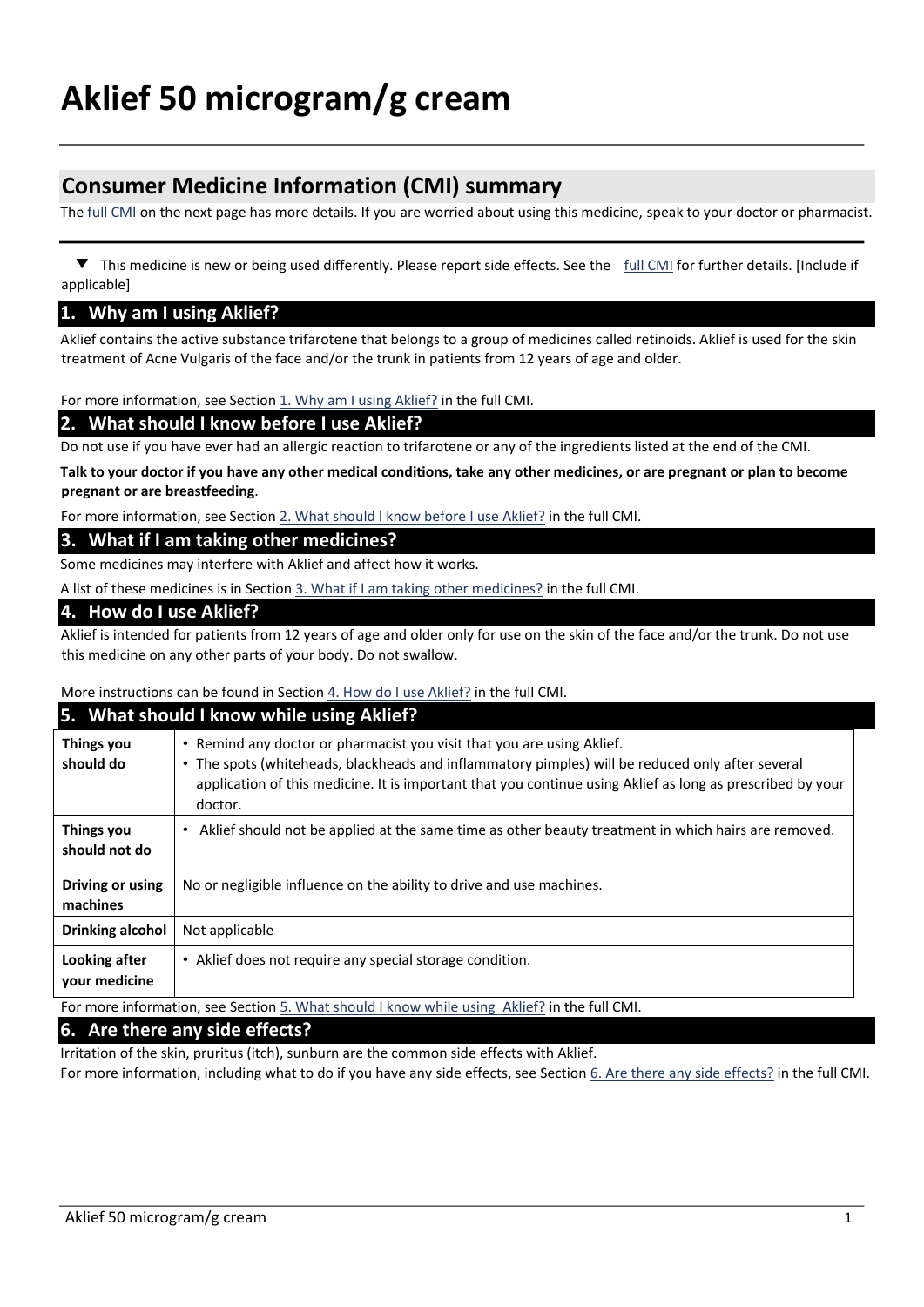This medicine is subiect to additional monitoring. This will allow quick identification of new safety information. You can

help by reporting any side effects you may get. You can report side effects to your doctor, or directly at [www.tga.gov.au/reporting‐problems](http://www.tga.gov.au/reporting‐problems).

# **Aklief 50 microgram/g cream**

## **Active ingredient: Trifarotene**

## **Consumer Medicine Information (CMI)**

This leaflet provides important information about using Aklief to the patient or the carer. **You should also speak to your doctor or pharmacist if you would like further information or if you have any concerns or questions about using Aklief.** 

#### **Where to find information in this leaflet:**

- 1. Why am I using Aklief?
- 2. What should I know before I use Aklief?
- 3. What if I am taking other medicines?
- 4. How do I use Aklief?
- 5. What should I know while using Aklief?
- 6. Are there any side effects?
- 7. Product details

## **1. Why am I using Aklief?**

**Aklief** contains the active substance trifarotene that belongs to a group of medicines called retinoids.

**Aklief** is used for the skin treatment of Acne Vulgaris of the face and/or the trunk in patients from 12 years of age and older, when many comedones (whiteheads and blackheads), papules and/or pustules (inflammatory pimples) are present.

## **2. What should I know before I use Aklief?**

#### **Warnings**

#### **Do not use Aklief if:**

• you are allergic to trifarotene, or any of the ingredients listed at the end of this leaflet.

Always check the ingredients to make sure you can use this medicine.

- you are a woman planning pregnancy or if you are pregnant (see section "Pregnancy and breastfeeding")
- you have cuts, scrapes, abraded, eczematous or sunburnt skin.

#### **Check with your doctor if you:**

- have any other medical conditions
- take any medicines for any other condition

Aklief should not be applied at the same time as other beauty treatment in which hairs are removed (see also section "Other medicines and Trifarotene").

Redness, peeling, dryness, and stinging/burning may be experienced with the use of Aklief cream (see section 4 "Possible side effects"). You may be asked to apply a moisturiser, to use the cream less often or to stop for a short time or to stop the cream altogether.

Aklief should not come into contact with the eyes, eyelids, lips, or mucous membranes. If the product accidentaly enters the eye, wash immediately and abundantly with lukewarm water. Be careful when applying to sensitive areas of the skin such as the neck or armpits.

Aklief should not be used on sunburnt skin. Minimise exposure to sunlight. Excessive exposure to sunlight, including sunlamps or phototherapy should be avoided during the treatment. Use of sunscreen with Sun Protection Factor (SPF) of at least 30 and protective clothing (such as a hat and a shirt) over treated areas is recommended when exposure cannot be avoided. If nevertheless your face, chest, shoulders or back become sunburnt, stop medication on the affected area until your skin is healed.

Caution should be exercised when Aklief cream is applied at the same time as other preparation used on the skin including cosmetics (see also section "Other medicines and Aklief")

If a reaction suggesting sensitivity to any component of the formula occurs, the use of Aklief should be discontinued.

This product contains propylene glycol (E1520) that may cause skin irritation.

During treatment, you may be at risk of developing certain side effects. It is important you understand these risks and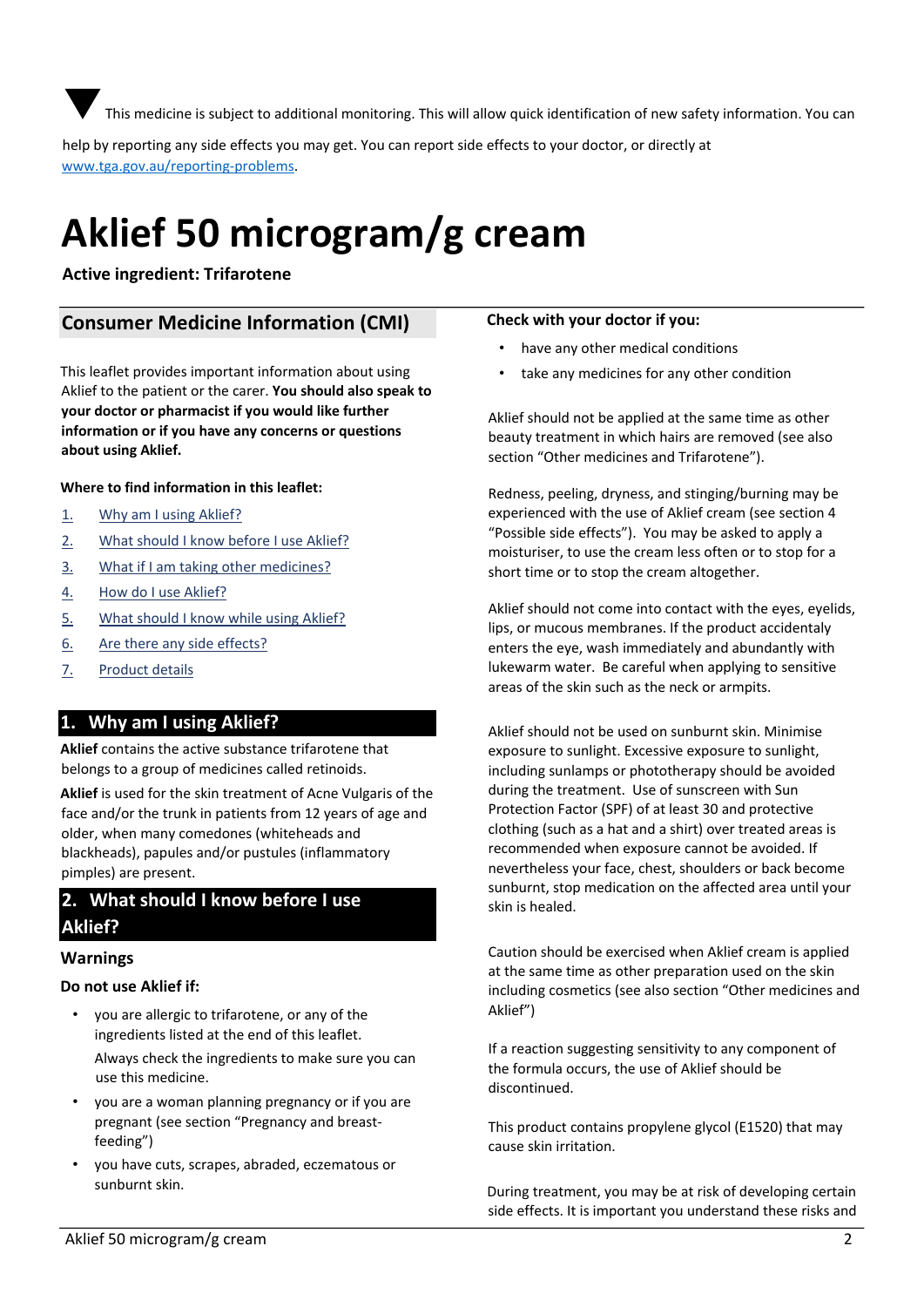how to monitor for them. See additional information under Section 6. Are there any side effects?

## **Pregnancy and breastfeeding**

DO NOT use Aklief if you are pregnant or intend to become pregnant. Talk to your doctor about a time period after which pregnancy can be planned after stopping the use of Aklief.

If you discover you are pregnant during treatment, stop application of this medicine and consult a doctor immediately.

Talk to your doctor if you are breastfeeding or intend to breastfeed.

When using Aklief there is a risk that the active substance in cream passes into your breast milk and a risk to the newborn/infant cannot be excluded. You and your doctor must make a decision whether to discontinue breastfeeding or to abstain from Aklief therapy, taking into account the benefit of breast-feeding for the child and the benefit of therapy for the mother.

To avoid the risk of ingestion by, and/or contact exposure of, an infant, nursing women should not apply Aklief to the chest or breast area.

## **3. What if I am taking other medicines?**

Tell your doctor or pharmacist if you are taking any other medicines, including any medicines, vitamins or supplements that you buy without a prescription from your pharmacy, supermarket or health food shop.

#### **Some medicines may interfere with Aklief and affect how it works.**

Caution should be exercised if cosmetics or acne medications with peeling, irritant or drying effects are used, as they may produce additive irritant effects with the medicinal product. If your skin becomes irritated, contact your doctor.

**Check with your doctor or pharmacist if you are not sure about what medicines, vitamins or supplements you are taking and if these affect Aklief.**

## **4. How do I use Aklief?**

#### **How much to take / use**

Always use this medicine exactly as your doctor has told you. Check with your doctor or pharmacist if you are not sure.

**Important:** Aklief is intended for patients from12 years of age and older only for use on the skin of the face and/or the trunk. Do not use this medicine on any other parts of your body. Do not swallow.

Keep Aklief away from children.

#### How to apply Aklief

- Before using the pump for the first time, prime it by pressing down several times until a small amount of medicine is dispensed (up to 10 times maximum). The pump is now ready to use. Apply a thin layer of Aklief cream to the affected areas of the face (forehead, nose, chin and right and left cheeks) and all affected areas of the trunk **once a day, in the evening,** on a clean and dry skin:
	- One pump actuation should be enough to cover the face (i.e. forehead, cheeks, nose and chin).
	- Two pump actuations should be enough to cover the upper trunk (i.e. reachable upper back, shoulders and chest). One additional pump actuation may be used for middle and lower back if acne is present.
- Avoid contact with the eyes, eyelids, lips and mucous membranes such as inside the nose or the mouth. If you accidentally get cream in any of these areas wash the it immediately with plenty of lukewarm water.
- Wash your hands immediately after applying the cream.

You are recommended to use a moisturiser as frequently as needed from the initiation of the Aklief treatment. The moisturiser can either be applied before or after Aklief, allowing sufficient time to let the skin to dry between the moisturiser and Aklief application.

Your doctor will tell you how long you will need to use Aklief. The duration of treatment can vary from person to person and depends on the severity of the skin disorder and the results of the treatment. After three months of treatment your doctor may need to assess the continued improvement of your acne.

#### **Use in children**

Aklief should not be used by children below 12 years of age.

## **If you forget to use Aklief**

Aklief should be used regularly at the same time each day. If you miss your dose at the evening, use it the next evening.

**If it is almost time for your next dose, skip the dose you missed and take your next dose when you are meant to.**

**Do not take a double dose to make up for the dose you missed.** 

#### **If you use too much Aklief**

If you use too much Aklief you will not get rid of your acne any quicker, but your skin may become irritated, scaly and red.

If you think that you have used too much Aklief, you may need urgent medical attention. **You should immediately:**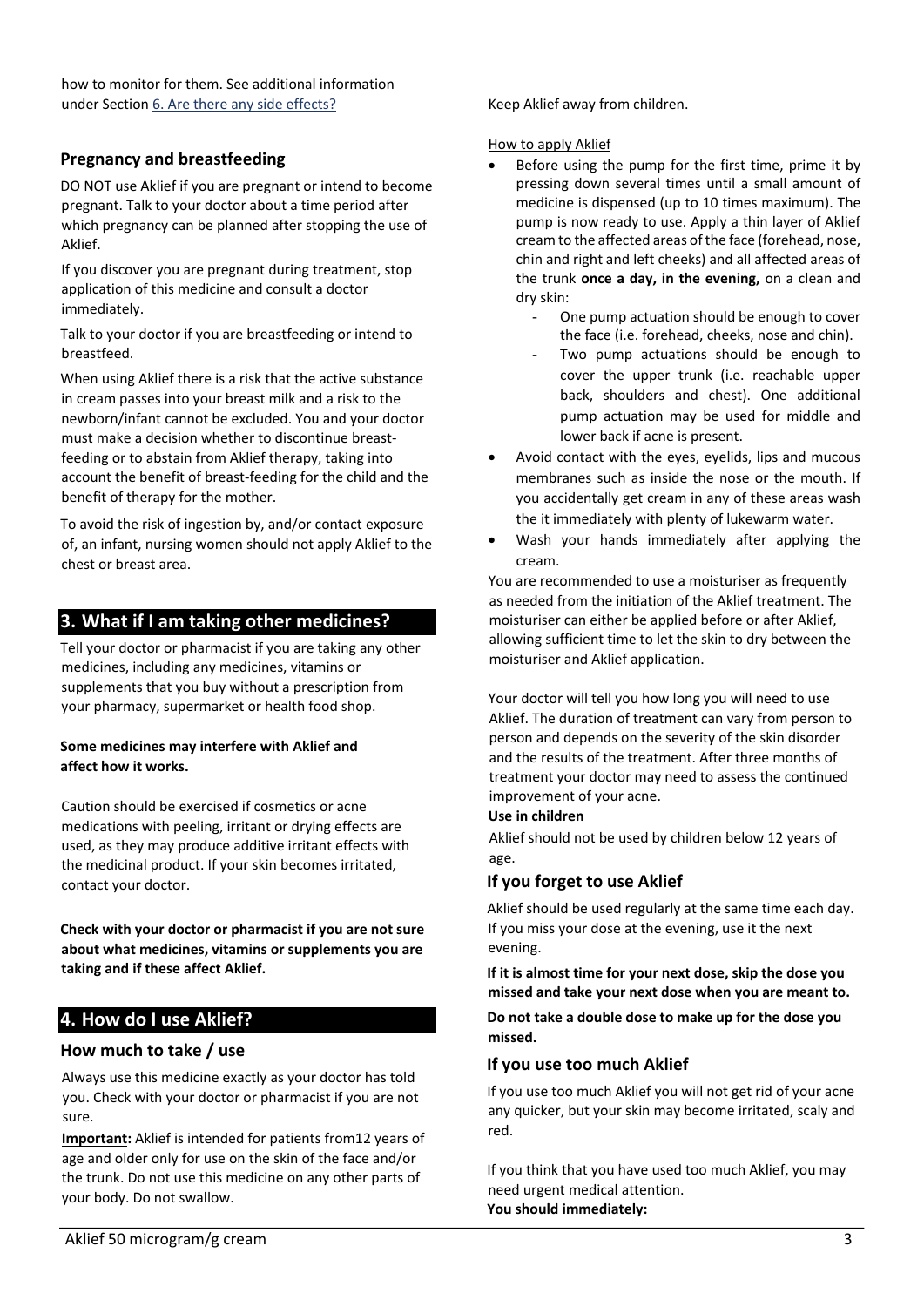- phone the Poisons Information Centre (**by calling 13 11 26**), or
- contact your doctor, or
- go to the Emergency Department at your nearest hospital.

**You should do this even if there are no signs of discomfort or poisoning.** 

## **5. What should I know while using Aklief?**

Remind any doctor or pharmacist you visit that you are using Aklief.

## **Things you should not do**

- Do not stop using this medicine suddenly.
	- o The spots (whiteheads, blackheads and inflammatory pimples) will be reduced only after weeks of application of this medicine. It is important that you continue using Aklief as long as prescribed by your doctor.
- If you have any further questions on the use of this medicine, ask your doctor or pharmacist.

#### **Driving or using machines**

The effects of this medicine on a person's ability to drive and use machines were not assessed as part of its registration.

## **Looking after your medicine**

Keep Aklief in a cool, dry place, where the temperature stays below 25°C. **Keep it where young children cannot reach it.**

Do not throw away unused Aklief cream via wastewater or household waste. Ask your pharmacist how to throw away medicines you no longer use. These measures will help protect the environment.

## **When to discard your medicine**

Discard the tube or pump 6 months after first opening.

#### **Getting rid of any unwanted medicine**

If you no longer need to use this medicine or it is out of date, take it to any pharmacy for safe disposal. Do not use this medicine after the expiry date.

## **6. Are there any side effects?**

All medicines can have side effects. If you do experience any side effects, most of them are minor and temporary. However, some side effects may need medical attention.

See the information below and, if you need to, ask your doctor or pharmacist if you have any further questions about side effects.

## **Less serious side effects**

| Less serious side effects                                                                                                                                                                                                                                                   | What to do                                                                                                       |
|-----------------------------------------------------------------------------------------------------------------------------------------------------------------------------------------------------------------------------------------------------------------------------|------------------------------------------------------------------------------------------------------------------|
| Common Side effects:<br>Application site Irritation,<br>pruritus (itch), sunburn.<br>Uncommon Side effects:<br>Pain of the skin<br>Dry skin<br>Discolouration<br>(loss<br>of<br>skin<br>pigmentation)<br>Erosion (skin loss)<br>Rash<br>Swelling<br>Skin irritation<br>Acne | Speak to your<br>doctor if you<br>have any of<br>these less<br>serious side<br>effects and<br>they worry<br>you. |
| Dermatitis allergic (skin allergy)<br>Erythema (redness)<br>Rare Side effects:                                                                                                                                                                                              |                                                                                                                  |
| Urticaria (hives)<br>Vesicles<br>Eczema "asteatotic" (dry skin<br>with scales and fissures)<br>Seborrheic dermatitis (red, scaly<br>and itchy skin)<br>Skin burning sensation<br>Skin fissures                                                                              |                                                                                                                  |
| Skin<br>hyperpigmentation<br>(darkening of skin pigmentation)<br>Eyelid exfoliation (peeling of the<br>eyelid skin) or oedema (swelling<br>of the eyelid skin)<br>Chapped lips<br>Flushing (red face)                                                                       |                                                                                                                  |

#### **Tell your doctor or pharmacist if you notice anything else that may be making you feel unwell.**

Other side effects not listed here may occur in some people.

## **Reporting side effects**

After you have received medical advice for any side effects you experience, you can report side effects to the Therapeutic Goods Administration online at www.tga.gov.au/reporting‐problems. By reporting side effects, you can help provide more information on the safety of this medicine.

**Always make sure you speak to your doctor or pharmacist before you decide to stop taking any of your medicines.** 

## **7. Product details**

This medicine is only available with a doctor's prescription.